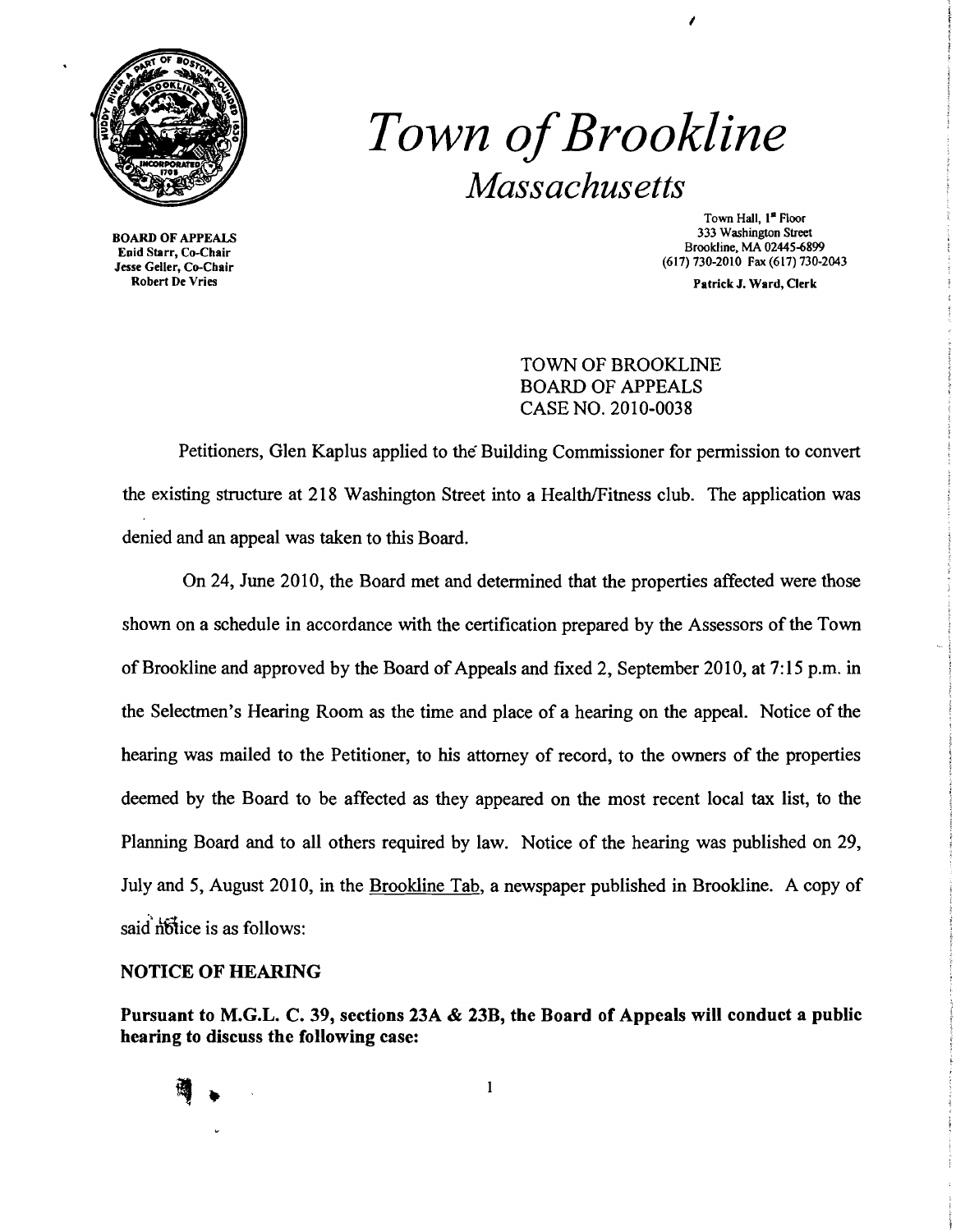Petitioner: Glen Kaplos Owner: Asimakopoulos, Et Al Trs John & Helen Location of Premises: 218 Washington Street Date of Hearing: September 02, 2010 Time of Hearing: 7:15 p.m. Place of Hearing: Selectmen's Hearing Room, 6th. floor

A public hearing will be held for a variance and/or special permit from:

## 4.07; Table of Use Regulations, Use #18a, special permit required

of the Zoning By-Law to Convert to health/fitness club at 218 WASHINGTON ST BRKL.

I

Said Premise located in a G-2.0 (general business) district.

*Hearings, once opened, may be continued by the Chair to a date and time certain. No further notice will be mailed to abutters or advertised in the TAB. Questions regarding whether a hearing has been continued, or the date and time of any hearing may be directed to the Zoning Administrator* at  $617-734-2134$  or check meeting calendar Administrator at 617-734-2134 or check meeting *at:http://calendars.town.brookline.ma.usIMasterTownCalandarl?FormID=158.* 

The Town of Brookline does not discriminate on the basis of disability in admission to, access to, *or operations of its programs, services or activities. Individuals who need auxiliary aids for effective communication in programs and services of the Town of Brookline are invited to make their needs known to the* ADA *Coordinator, Stephen Bressler, Town of Brookline,* 11 *Pierce Street, Brookline, MA 02445. Telephone:* (617) *730-2330; TDD* (617) *730-2327.* 

Enid Starr Jesse Geller Robert De Vries

At the time and place specified in the notice, this Board held a public hearing. Present at the hearing was Chairman, Jesse Geller and Board Members Jonathan Book and Mark Zuroff. Attorney Robert Allen, 300 Washington St., Brookline, MA presented the case on behalf of the petitioner.

Attorney Allen described 218 Washington Street as located on the west side of Washington Street between White Place and Davis Court. This storefront is part of a block of three one-story commercial storefronts that are distinguished by large pilasters, recessed entries,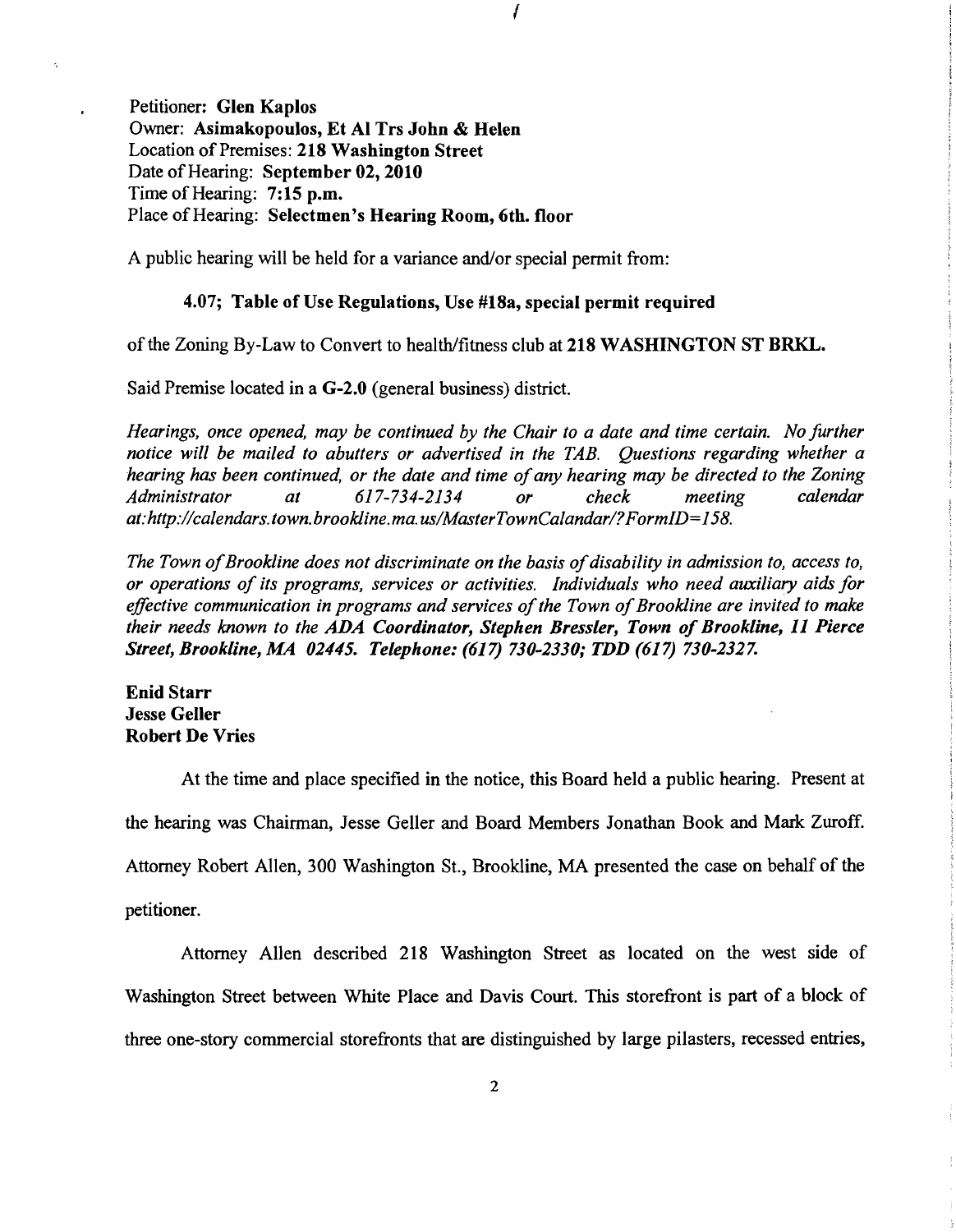and a "false front" parapet wall. This building was built around 1900 and is within the Brookline Village National Register District. Neighboring properties include Edward Jones Investments and Oriental Pearl.

Attorney Allen said that his client, Glenn Kaplus, is proposing to open a "Get In Shape for Women" franchise at 218 Washington Street which is approximately 780 sf. "Get In Shape for Women" offers small group personal training for a maximum of approximately four women per session, nutritional counseling, and health related retail products. Some sessions can overlap, where one session of four women are beginning to train while another session of four women are ending their training resulting in approximately eight clients on site at one time. Attorney Allen explained the appropriateness of the facility to the neighborhood, the improvements that would be made by the Petitioner to an otherwise empty store front, and how the new use would have little effect on traffic due its nature and that a majority of clientele would be from the immediate area.

Chairman Geller asked whether anyone in attendance wished to speak in favor of or against the proposal. The Petitioner's wife, Kristin Ward Kaplus, spoke about the nature of the business. No one else rose to speak.

Courtney Synoweic, Planner, delivered the findings of the Planning Board.

**Section 4.07** -Table of Use Regulations, Use #18a: Private health and fitness clubs, operated for profit and for members only, solely for the purpose of providing physical fitness, exercise, therapy, rehabilitation and healing require a **special permit** in G districts.

Ms. Synoweic reported that the Planning Board was supportive of the proposal to grant a special permit for a health club at 218 Washington Street. As this type of health club is limited to personal training for a maximum of four individuals per session, it is unlikely the siting of a Get In Shape for Women franchise at this location will have a substantial impact on traffic and parking in Brookline Village. The Planning Board believed the location at 218 Washington Street is an appropriate location for a health club of this variety. Therefore, the Planning Board

3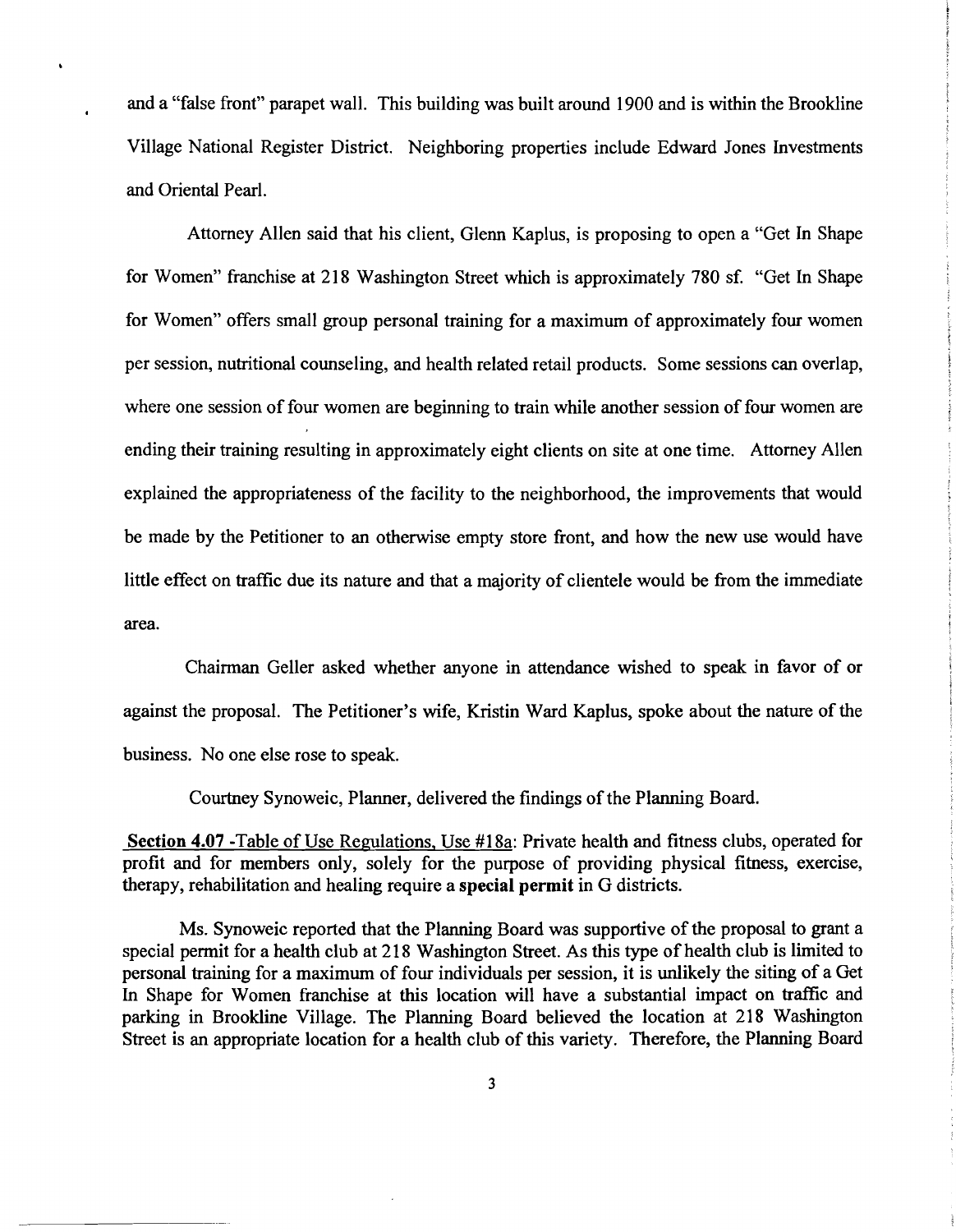recommended approval of the special permit under Section 4.07 of the Zoning By-law for Use #18a, subject to the following conditions:

1. The applicant shall submit evidence the decision has been recorded at the Registry of Deeds to the Building Commissioner within 45 days of the filing date of the decision.

The Chairman then called upon Michael Shepard, Building Commissioner, to deliver the comments of the Building Department. Mr. Shepard said that the relief requested was entirely within the scope of Use #18a. He reported that this particular use item as defined in the Zoning By-Law is not limited in size. Mr. Shepard said that he believed this use, at this scale, will serve the needs of the neighborhood without any negative impact. He said that the Building Department was supportive of the proposal as well as the conditions proposed by the Planning Board. He stated that his Department will enforce the provisions of the State Building Code.

The Board, having deliberated on this matter and having considered the foregoing testimony, concludes that it is desirable to grant a special pennit and that the petitioner has satisfied the requirements necessary for relief under Section 4.07, use #18a and 9.05 of the Zoning By-Law and made the following specific findings pursuant to Section 9.05 of the Zoning By-Law:

- a. The specific site is an appropriate location for such a use, structure, or condition.
- b. The use as developed will not adversely affect the neighborhood.
- c. There will be no nuisance or serious hazard to vehicles or pedestrians.
- d. Adequate and appropriate facilities will be provided for the proper operation of the proposed use.

Accordingly, the Board voted unanimously to grant the requested relief subject to the following conditions: